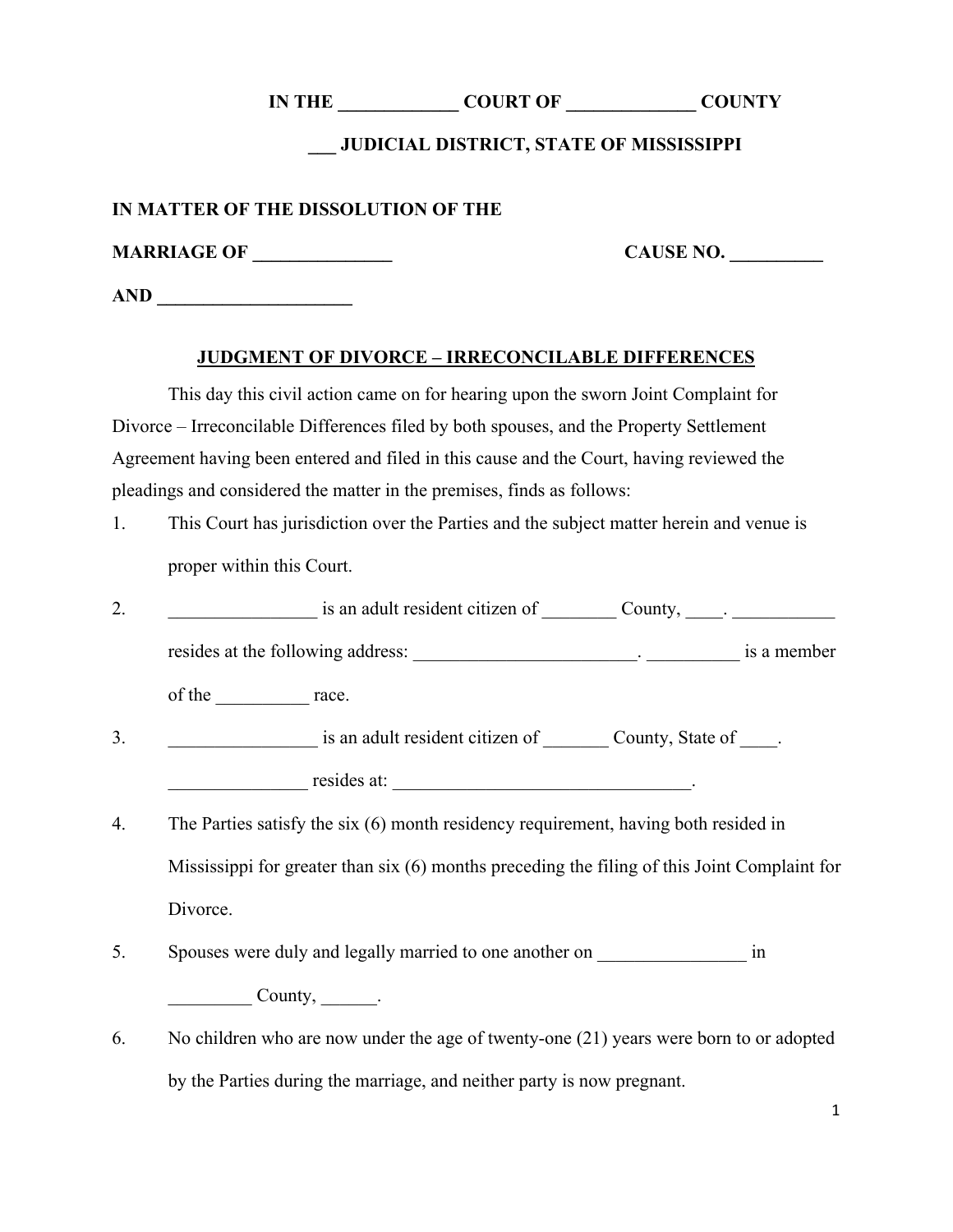- 7. Neither party is serving, on active duty, as a member of any branch of the United States Armed Forces.
- 8. Spouses separated on or about the substitution while maintaining their marital residence in County, .
- 9. Greater than sixty (60) days has passed since the filing of the Joint Complaint for **Divorce**

– Irreconcilable Differences. The Parties are entitled to a divorce on the ground of Irreconcilable Differences, as specified in Miss. Code Ann. § 93-5-2, because the

marriage of the Parties is irretrievably broken and there is no prospect of reconciliation.

10. The Parties hereto have made adequate and sufficient provision by written agreement for the settlement of all property rights between the Parties. The Property Settlement Agreement is attached to this Judgment as Exhibit "A" and is incorporated and made a part hereof as if copied fully in words and figures.

## IT IS, THEREFORE, ORDERED AND ADJUDGED:

- 1. That and and are granted a full and final divorce from each other on the statutory ground of Irreconcilable Differences.
- 2. That the Property Settlement Agreement entered into by the Parties is adequate and sufficient. This Property Settlement Agreement is attached hereto, and is hereby ratified, approved and incorporated into this Judgment. The Parties are hereby ordered to comply with the terms and conditions of said Agreement as and when the same is required.

SO ORDERED, this the day of the set of the set of the set of the set of the set of the set of the set of the set of the set of the set of the set of the set of the set of the set of the set of the set of the set of the set

# **CHANCELLOR**

## AGREED AND APPROVED: